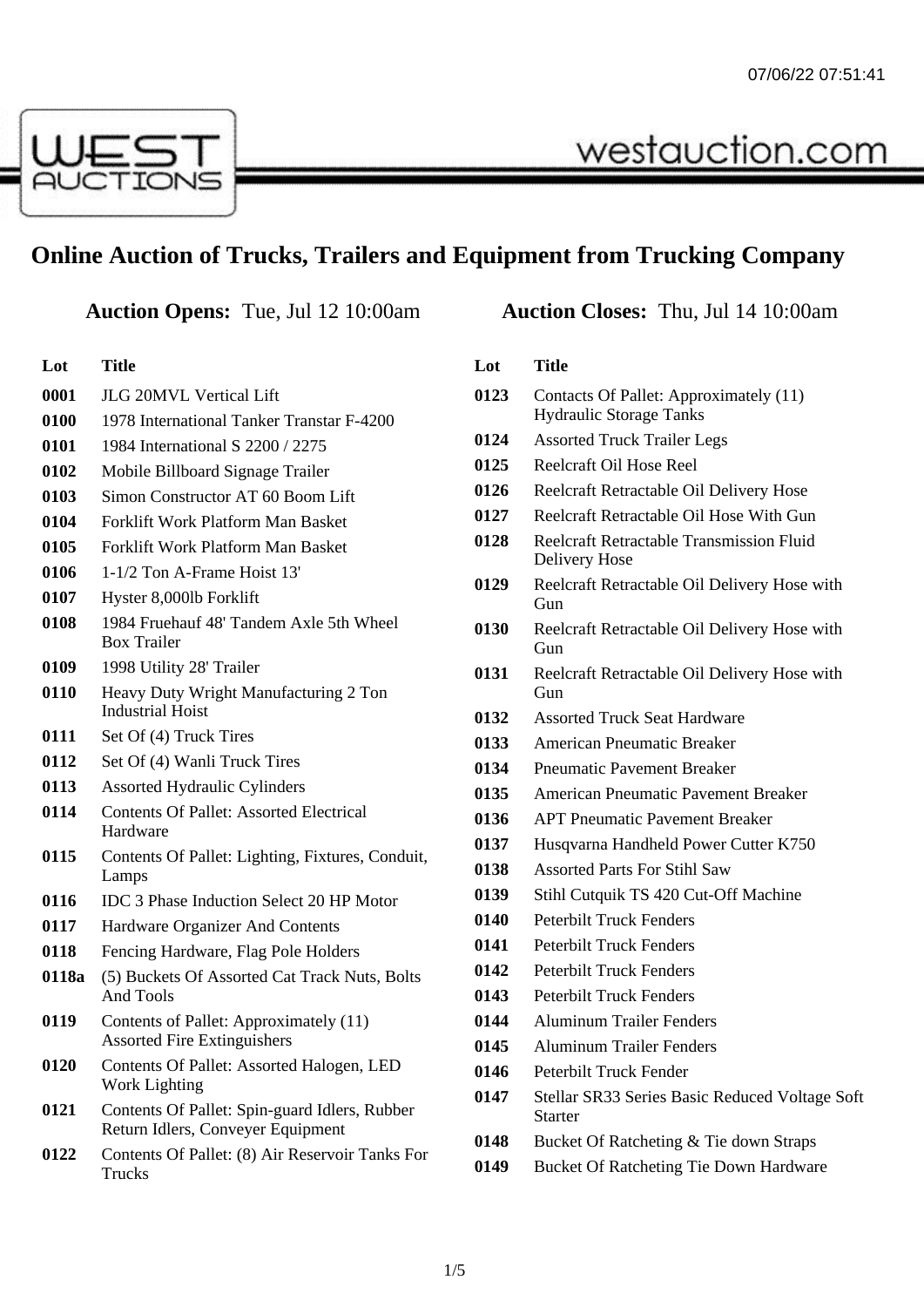| Lot   | Title                                                                             |
|-------|-----------------------------------------------------------------------------------|
| 0150  | Bucket Of Ratcheting Tie Down Straps And<br>Hardware                              |
| 0151  | Contents Of Crate: Assorted Slings And<br><b>Rigging Straps</b>                   |
| 0152  | (4) Assorted Chain Hoists                                                         |
| 0152a | (4) Assorted Chain Hoists, Rigging Hardware                                       |
| 0152b | (4) Assorted Chain Hoists, Rigging Hardware                                       |
| 0152c | (4) Assorted Chain Hoists, Rigging Hardware                                       |
| 0153  | <b>Contents Of Yellow Bucket: Assorted Chain</b><br>And Rigging Hardware          |
| 0153A | <b>Manual Chain Hoist</b>                                                         |
| 0153B | Manual Chain Hoist 15 T                                                           |
| 0154  | <b>Box Of Assorted Vintage Bottles</b>                                            |
| 0155  | Control Cheif Wireless Remote Contol unit                                         |
| 0156  | (4) Assorted Shop Lights                                                          |
| 0157  | <b>Contents Of Pallet: Assorted Electrical</b><br>Hardware                        |
| 0158  | Surface Mount Rolling Bridge Jacks ? Rotary<br>Lift ? FC5657                      |
| 0159  | Pallet Of Wires And Hoses                                                         |
| 0160  | <b>Homelite Blower</b>                                                            |
| 0161  | Homelite Blower                                                                   |
| 0162  | Pallet Of Assorted Engines                                                        |
| 0163  | Pallet Of Bearings, Bearing Brackets, Bearing<br>Cupplers                         |
| 0164  | <b>Truckbed Toolbox</b>                                                           |
| 0165  | 50 Gallon Drum Dolly                                                              |
| 0166  | <b>Truckbed Toolbox</b>                                                           |
| 0167  | Pallet Of Assorted Chrome Semi Truck Trim                                         |
| 0168  | Pallet Of Assorted Truck Steps                                                    |
| 0169  | Pallet Of Assorted Suspension Hangers And<br><b>Fuel Tank Brackets</b>            |
| 0170  | <b>Pallet Of Bulldozer Track Rollers</b>                                          |
| 0171  | <b>Pallet Of Drumm Brakes</b>                                                     |
| 0172  | <b>Excavator Track Idler</b>                                                      |
| 0173  | Swagman Bike Rack                                                                 |
| 0174  | <b>Rigging Shackle</b>                                                            |
| 0175  | <b>Rigging Shackle</b>                                                            |
| 0176  | <b>Rigging Shackle</b>                                                            |
| 0177  | <b>Transfer Truck Hitch And Ring Hitch</b>                                        |
| 0178  | (2) Chain Hoist Roller                                                            |
| 0179  | Pallet Of Tractor Fender Brackets And Other<br><b>Heavy Equipment Accessories</b> |
| 0179A | Crown 4500 LB Pallet Jack                                                         |
| 0180  | <b>Baldor Motor</b>                                                               |

| 0181 | Drive Pully And Chain                                                       |
|------|-----------------------------------------------------------------------------|
| 0182 | Pallet Of Assorted Automotive Parts                                         |
| 0183 | Semi Truck 120 Gallon Diesel Tank With Pump<br><b>And Mounting Brackets</b> |
| 0184 | 250 Amp AC/DC Welder                                                        |
| 0185 | Linde Type VI-200 Welder With Miller 716-A4<br>Wire Feeder                  |
| 0186 | Lincoln Idealarc SP-200 Welder                                              |
| 0188 | Hobart TR-250 Welder                                                        |
| 0189 | Cuda Z1618 Parts Washer                                                     |
| 0190 | Bear CCD 3100 Alignment Machine                                             |
| 0191 | Lincoln Idealarc SP-200 Arc Welder                                          |
| 0192 | Lincoln Idealarc Arc Welder                                                 |
| 0193 | 25 Gallon Grease Drum With Stewart Warner<br>Pump And Dolly                 |
| 0194 | 25 Gallon Grease Drum With Lincoln Pump<br>And Dolly                        |
| 0195 | Transflow SPX Kent-Moore J-45096                                            |
| 0196 | Wynn's Transerve Automatic Transmission<br><b>Flush And Fill Machine</b>    |
| 0197 | Coats 10-10 Super Powerman Tire Changer                                     |
| 0198 | (2) Metal Rollers                                                           |
| 0199 | <b>Metal Rollers</b>                                                        |
| 0200 | Creeper And Creeper Frame                                                   |
| 0201 | Adjustible Snap On Creeper                                                  |
| 0202 | 36" Metal Brake                                                             |
| 0203 | <b>Hydraulic Transmission Jack</b>                                          |
| 0204 | Kalamazoo Metal Cutting Bandsaw                                             |
| 0205 | 16 Ton Hydraulic Pipe Bender                                                |
| 0206 | Boss-1340G Lathe                                                            |
| 0207 | Black Hawk MFG Co. 40000 LB Hydraulic<br>Press                              |
| 0209 | Ken-Tool T101 Portable 2-Bar Tire Cage                                      |
| 0210 | Greenlee 842 Bender                                                         |
| 0211 | Lincoln Electric LN-25 Arc Welder                                           |
| 0212 | Lincoln Electric LN-25 Arc Welder                                           |
| 0213 | Miller S-22P12 Constant Speed Sire Feeder                                   |
| 0214 | Tomahawk 3014 Universal Skid Steer<br><b>Mounting Plate</b>                 |
| 0215 | (1) Section Of Pallet Racking (Rack ONLY)                                   |
| 0216 | Hardware Organizer And Contents: Pipe<br>Adaptors, Chain                    |
| 0217 | Hardware Organizers And Contents: Bolts And<br>Washers                      |

**Lot Title**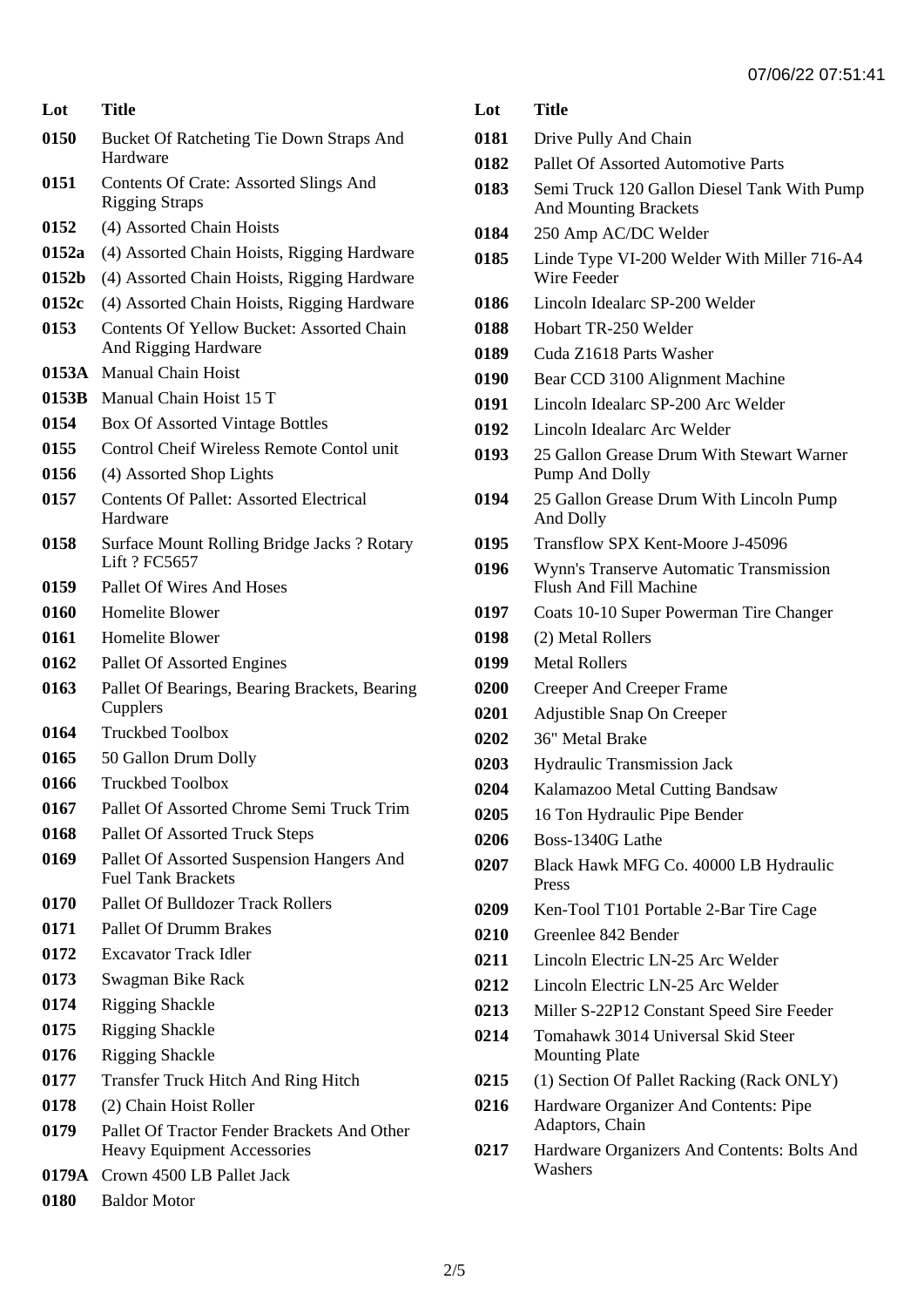| Lot   | Title                                                                         |
|-------|-------------------------------------------------------------------------------|
| 0218  | (2) Hardware Organizers And Contents: Bolts<br>And Washers                    |
| 0219  | Hardware Organizer And Contents: Pipe<br>Adaptors                             |
|       | 0219A 4'x8' Whiteboard                                                        |
| 0220  | Hardware Organizer And Contents: Pipe<br><b>Adaptors</b>                      |
| 0221  | Hardware Organizer And Contents: Pipe<br>Adaptors                             |
| 0222  | Hardware Organizer And Contents: Pipe<br><b>Adaptors</b>                      |
| 0223  | (2) Hardware Organizers And Contents: Pipe<br><b>Adaptors</b>                 |
| 0224  | <b>Bulk Lot: Assorted Hardware</b>                                            |
| 0225  | Generac Electric Start 7550 EXL Generator                                     |
| 0226  | Lincoln Idealarc 250 Welder                                                   |
| 0227  | Roadie S12 SXGA Projector                                                     |
| 0229  | (2) 55 Gallon Hydraulic 68 Holding Tanks With<br>Stand                        |
| 0230  | 55 Gallon Oil Storage With Stand                                              |
| 0231  | <b>Diesel Transfer Tank</b>                                                   |
| 0232  | <b>Diesel Transfer Tank</b>                                                   |
| 0233  | Brady IDPal Labeling Tool In Hard Case                                        |
| 0233A | Timing Gun                                                                    |
| 0233B | Wooden Work Bench                                                             |
| 0234  | Aprox. 20 Ton Bottle Jack                                                     |
| 0235  | 20 Ton Bottle Jack                                                            |
| 0236  | (2) Simplex 12 Ton Jacks                                                      |
| 0237  | <b>Storage Cabinet</b>                                                        |
| 0238  | (1) Section Of Pallet Racking                                                 |
| 0239  | Pallet Of Barings, Camlock Fittings, Pipe<br>Flanges, Discharge Hose and More |
| 0240  | <b>Metal Wire Mesh Box With Assorted Buckets</b><br>Of Sidemarkers            |
| 0241  | <b>Striping Machine</b>                                                       |
| 0242  | Pallet Of (3) Recycling/Garbage Bins                                          |
| 0243  | Diesel Fuel Tank With Pump And Nozzles                                        |
| 0244  | 105 Gallon Diese Fuel Tank With Pump And<br><b>Nozzles</b>                    |
| 0245  | Plastic 56 Gallon Tank With Spout                                             |
| 0246  | Scotts Turfbuilder Edgegaurd Broadcast<br>Spreader With Round Up Weed Killer  |
| 0247  | Entral Pneumatic 6-1/4 Gallon Oil Extractor                                   |
| 0248  | Moo Bucket And Cleaning Solution Sprayer                                      |
| 0249  | Rubbermaid Mop Bucket                                                         |
| 0250  | Spindle Jack                                                                  |

## **Lot Title**

- V Frame Spindle Jack
- (2) Metal Stands
- Rolling Metal Cage Cart
- Steel Sawhorses
- Truck/transmission Jack
- Contents Of Pallet
- Rubbermaid Trashcan With Tools
- Knaack Model 109 Job master Cabinet
- Knaack 129 Jobmaster Cabinet
- Flammable Liquid Storage Cabinet Model 45 Trojan Metal Products
- Se-cur-all Cabinet For Flammable Liquids
- Contents Of Pallet: Industrial Hydrant Water Hose
- Contents Of Pallet: Trafix Looper Tube, Traffic Delineating Devices
- Contents of Pallet: Stakes, Erosion Control
- Trash Can With Assorted Cleaning Tools
- (4) Truck Wheels And Tires
- Wacker dpu5045 Plate Compactor
- (4) Truck Wheels & Tires
- (4) Chrome Tyfun Wheels
- Steel Rolling Shop Cart
- Aluminum Truck Axel Scale Without Controller Unit
- Steel Truck Axel Scale Without Controller Unit
- Arm For Transfer Trucks
- Contents Of Pallet: Vinyl Tarps, Pool Covering, Mesh Screens
- 2 Ton Cherry Picker, Engine Hoist
- Contents Of Pallet: Assorted Scrap Steel
- 5th Wheel Enddump Trailer
- Contents Of Pallet: Assorted Steel Scrap
- Car Crusher Attachment
- **0279A** Pool Cover Retractor
- 5th Wheel Enddump Trailer
- Contents Of Pallet: Holland 5th Wheel Hitch
- Contents Of Pallet: Tractor Tire & Forklift Tires
- Street Sweeper Broom
- Steel Cab Headache Rack
- Protech Aluminum Cab Rack
- (3) Load Bars
- 40' Aluminum Storage Trailer
- (2) Welding Screens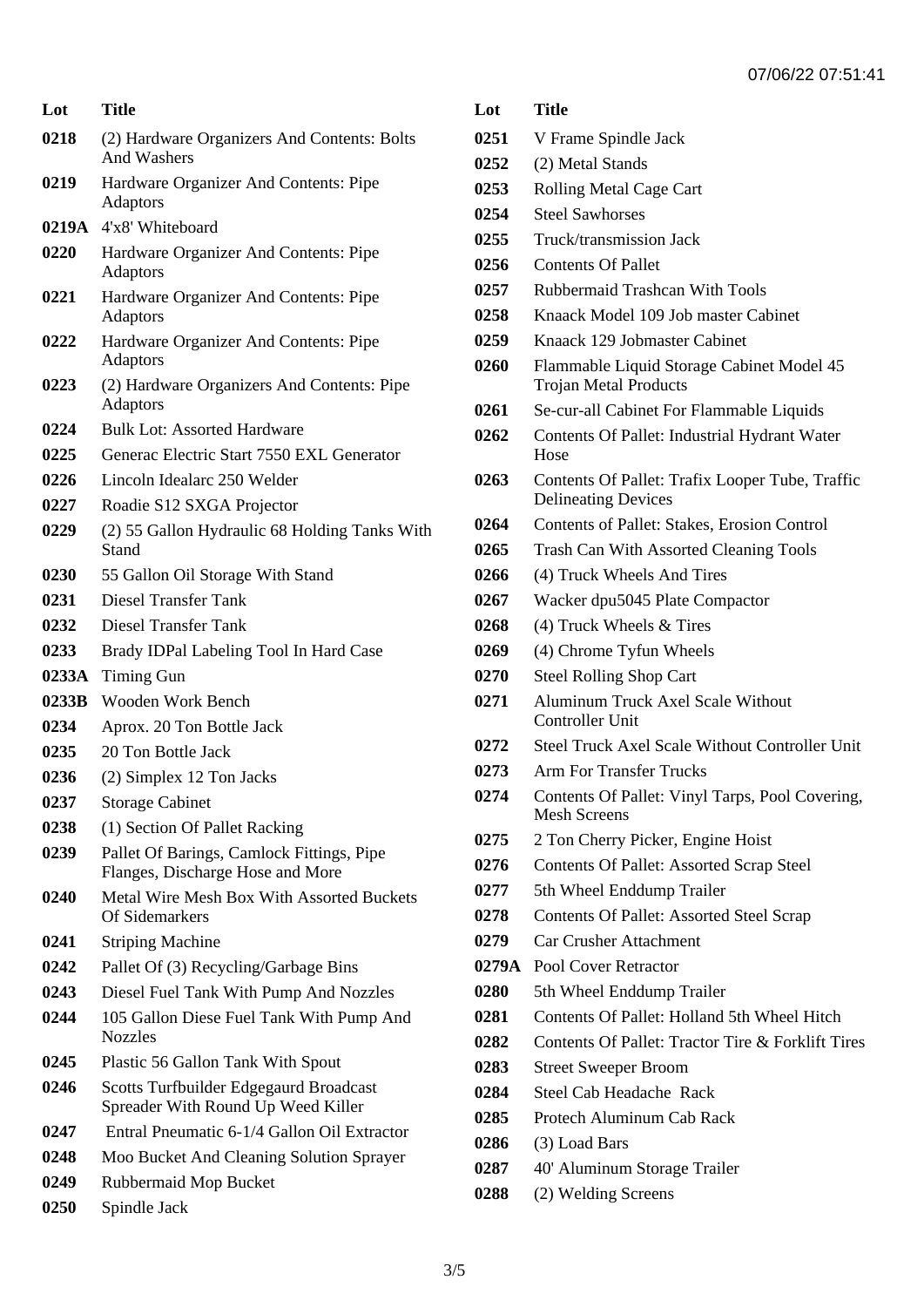| Lot   | <b>Title</b>                                                   |
|-------|----------------------------------------------------------------|
| 0289  | 10'x 6' Steel Welding Table with Vise                          |
| 0289a | Metal Cabinet With Snap-On Power Extension                     |
| 0291  | <b>Contents Of Office</b>                                      |
| 0292  | <b>Contents Of Office</b>                                      |
| 0293  | 2019 Shapeoko Bench Top 3-D Cutting<br>Machine                 |
| 0294  | 4-Bottle Drink Dispenser                                       |
| 0295  | Fill 'Er Up Gasoline Pump Styled Drink<br>Dispenser            |
| 0296  | Dual Top Drink Dispenser                                       |
| 0297  | <b>Contents Of Office</b>                                      |
| 0298  | <b>Blue Leather Upholstered Couch</b>                          |
| 0299  | (2) Blue Upholstered Wood Chairs                               |
| 0300  | Slate /Stone And Metal Coffee Table                            |
| 0301  | Voit Home Fitness Machine                                      |
| 0302  | <b>Image Quest Console Treadmill</b>                           |
| 0303  | 10-Drawer Flat File Cabinet                                    |
| 0304  | (2) Full Size Lockers                                          |
| 0305  | American Tool And Engineering Corp. 6<br><b>Locker Cabinet</b> |
| 0306  | Drafting Table With Adjustable Platform                        |
| 0307  | <b>Metal Devon Cabinet</b>                                     |
| 0308  | Dark Wood Bookshelf with Modular Shelves                       |
| 0309  | 5-Tier Metal Cabinet                                           |
| 0400  | 1998 SPI Mobile Office Building Trailer                        |

PAYMENT INFORMATION:

Payment Due: By 12:00 pm (noon), Monday, July 18th, 2022 Payments are not charged automatically unless enrolled in Autopay.

Buyers are fully responsible for paying their invoices. If the Buyer decides on another payment method after Autopay has already occurred, the credit card fee is non-refundable.

Penalty Fee: If payment is not received, buyers authorize West Auctions to charge a 15% penalty fee to their credit card based upon their total invoice high bid amount.

Buyer's Premium and Sales Tax: There is a 15% Buyer's Premium in effect for this auction. Locationbased sales tax will also be collected for this auction.

How to Pay Your Invoice: Credit cards online, cash/cashier's checks in our Woodland office (Monday-Friday), or wire/bank transfers. No personal/business checks. Payments are NOT accepted at pickup location.